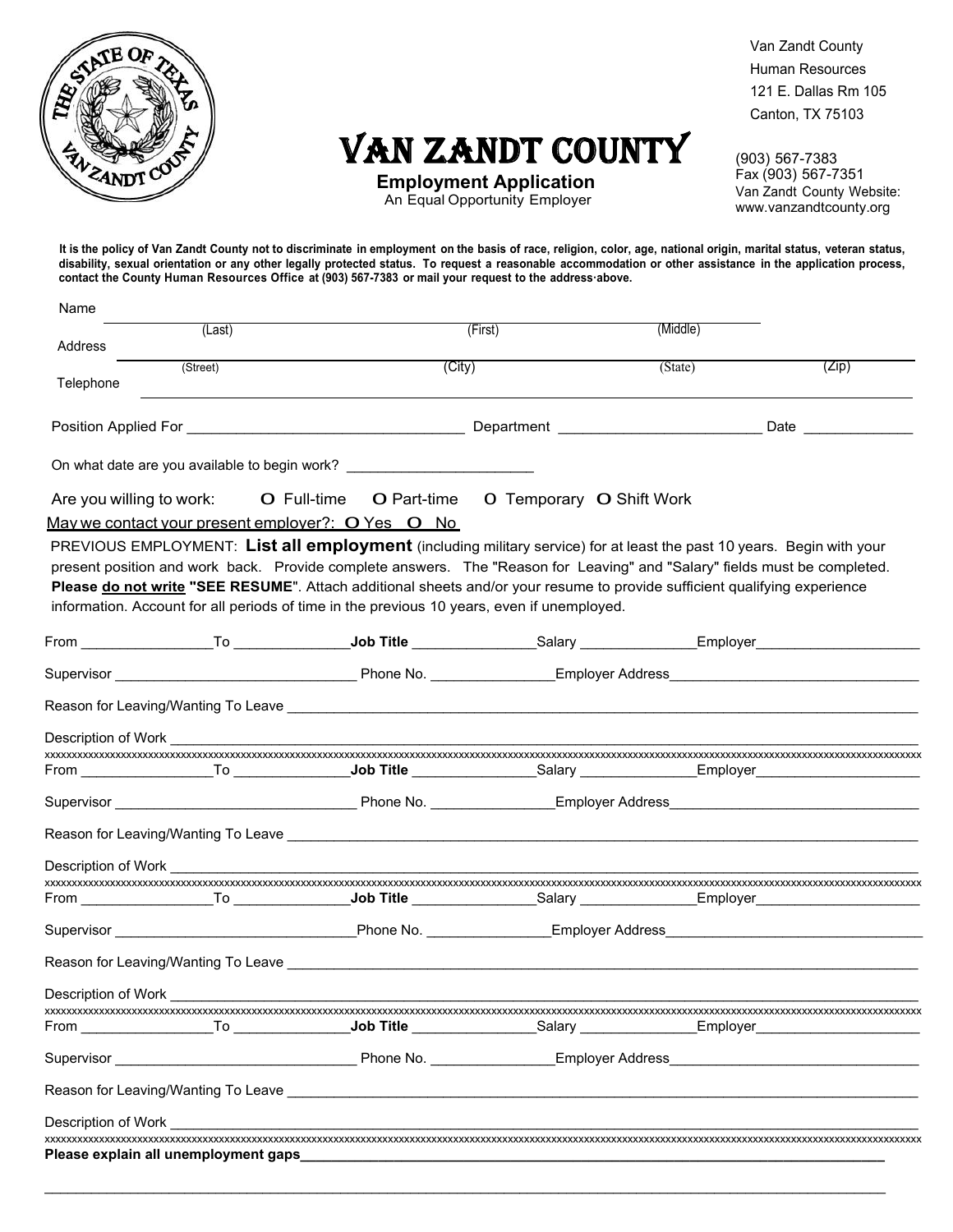| Name                     | Give the names and addresses of three persons, other than relatives, who have knowledge of your character, experience or ability:<br><b>Address</b>                                                                                                                                                                                                                                                        |        | Occupation    | <b>Telephone</b> |        |
|--------------------------|------------------------------------------------------------------------------------------------------------------------------------------------------------------------------------------------------------------------------------------------------------------------------------------------------------------------------------------------------------------------------------------------------------|--------|---------------|------------------|--------|
| <b>References;</b>       |                                                                                                                                                                                                                                                                                                                                                                                                            |        |               |                  |        |
| Name                     | Where Employed                                                                                                                                                                                                                                                                                                                                                                                             |        | Relationship  |                  |        |
| If so please list;       | Are you related by blood or marriage to any elected official or person in the employment of the County of Van Zandt? $\,$ O Yes                                                                                                                                                                                                                                                                            |        |               |                  | $0$ No |
|                          | List ALL such offenses and state the date, name of Court and disposition. (You may omit minor traffic violations for which you paid a fine of \$100 or less)                                                                                                                                                                                                                                               |        |               |                  |        |
| of the position applied. | If YES, please briefly describe the nature of the crime(s), the date and place of conviction and the legal disposition of the case. Van Zandt<br>County will not deny employment to any applicant solely because the person has been convicted of a crime. The County, however, may<br>consider the nature, date and circumstances of the offense as well as whether the offense is relevant to the duties |        |               |                  |        |
|                          | Have you ever been convicted of a crime? (Exclude convictions that have been sealed, expunged or legally eradicated, and misdemeanor<br>convictions for which probation was completed and the case was dismissed). OYes ONo                                                                                                                                                                                |        |               |                  |        |
| $0$ Yes $0$ No           | Have you been told the essential functions of the job or been shown a copy of the job description listing essential functions of the<br>job? Can you perform the essential/marginal functions of the job for which you are applyi                                                                                                                                                                          |        |               |                  |        |
|                          | Are you authorized to work lawfully in the U.S.A.? $\mathbf 0$ Yes $\mathbf 0$ No (Proof of status will be required upon employment)                                                                                                                                                                                                                                                                       |        |               |                  |        |
|                          |                                                                                                                                                                                                                                                                                                                                                                                                            |        |               |                  |        |
|                          |                                                                                                                                                                                                                                                                                                                                                                                                            |        |               |                  |        |
| <b>PERSONAL DATA:</b>    | Please list any other names you have used in connection with employment/education: ___________________________                                                                                                                                                                                                                                                                                             |        |               |                  |        |
|                          | Number of Yrs served <b>Example 20</b> Rank at discharge <b>Number of Yrs served CD214</b> may be required)                                                                                                                                                                                                                                                                                                |        |               |                  |        |
|                          | Branch of Service: List any relevant job-related skills acquired during military service.                                                                                                                                                                                                                                                                                                                  |        |               |                  |        |
| <b>MILITARY SERVICE:</b> |                                                                                                                                                                                                                                                                                                                                                                                                            |        |               |                  |        |
|                          | (Applicants may be required to provide copies of transcripts and/or diplomas/certificates.)                                                                                                                                                                                                                                                                                                                |        |               |                  |        |
|                          |                                                                                                                                                                                                                                                                                                                                                                                                            |        |               |                  |        |
|                          |                                                                                                                                                                                                                                                                                                                                                                                                            |        |               |                  |        |
|                          |                                                                                                                                                                                                                                                                                                                                                                                                            |        |               |                  |        |
|                          |                                                                                                                                                                                                                                                                                                                                                                                                            |        |               |                  |        |
| Name                     | Location                                                                                                                                                                                                                                                                                                                                                                                                   | Years  | Study         |                  |        |
|                          | Correspondence School                                                                                                                                                                                                                                                                                                                                                                                      | No. Of | Major Area of | Degrees Granted  |        |

<u> 1989 - Johann Stein, mars ar yn y brening yn y brening yn y brening y brening yn y brening yn y brening yn y</u>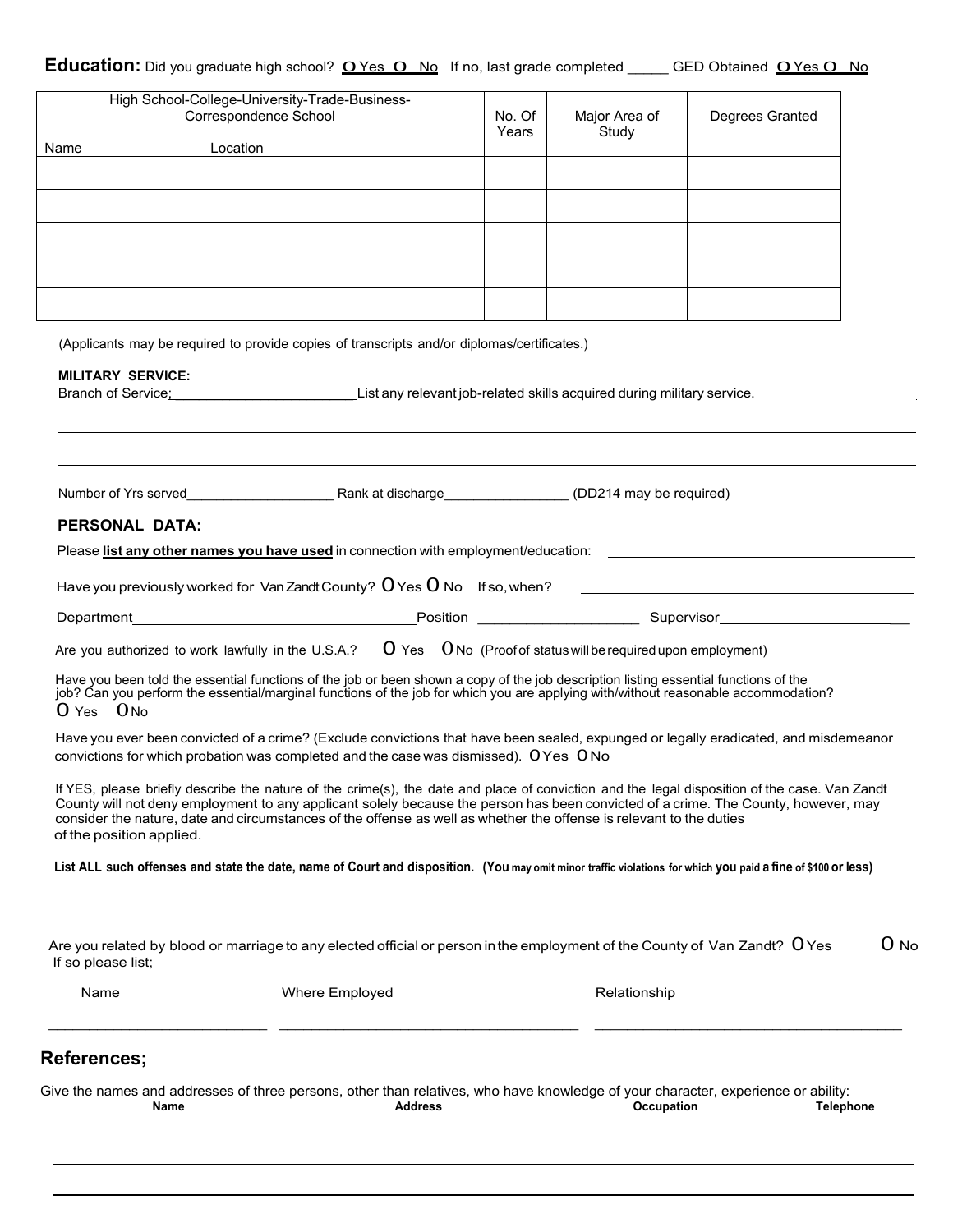#### Please indicate your experience/skills/abilities in the following areas;

| Typing speed;                                                                    | <b>Skills</b>                                                                                                                                          | <b>Clerical experience</b>                                                                                                                                   | Years of experience |
|----------------------------------------------------------------------------------|--------------------------------------------------------------------------------------------------------------------------------------------------------|--------------------------------------------------------------------------------------------------------------------------------------------------------------|---------------------|
| Below 40 wpm<br>40 to 49 wpm<br>50 to 59 wpm<br>$60$ to $69$ wpm<br>Above 70 wpm | $\bigcirc$ 10 key by touch<br>$\Box$ MS Excel<br>MS Word<br>MS Word Perfect<br>MS PowerPoint<br>Quattro Pro<br>Shorthand<br>$\bigcirc$ Court Reporting | $\bigcirc$ Receptionist<br>$\Box$ Data Entry<br>$\Box$ Bookkeeping<br>$\bigcirc$ Filing<br>Purchasing<br>Secretarial<br>$\sum$ Records management<br>Cashier |                     |
|                                                                                  | Other                                                                                                                                                  | Other                                                                                                                                                        |                     |

### Labor/Maintenance/Skilled Craft/Equipment Operation

Please indicate your experience/skills/abilities in the following areas;

| Skill area            | <b>Number of Years</b> | <b>Equipment Operated</b> | <b>Number of Years</b> |
|-----------------------|------------------------|---------------------------|------------------------|
| Concrete              |                        | <b>Water Truck</b>        |                        |
| Finishing             |                        | Chip Spreader             |                        |
| Welding               |                        | Back hoe                  |                        |
| Asphalt work          |                        | Front-end loader          |                        |
| Surveying             |                        | <b>Bulldozer</b>          |                        |
| <b>Setting Grades</b> |                        | Trackhoe                  |                        |
| Flagging              |                        | <b>Tractor Trailer</b>    |                        |
| Plumbing              |                        | <b>Tractor with Mower</b> |                        |
| Painting              |                        | Boom-axe                  |                        |
| Carpentry             |                        | Excavator                 |                        |
| Electrical            |                        | Dump Truck                |                        |
| Mechanic              |                        | <b>Roller Packer</b>      |                        |
| Road Maintenance      |                        | <b>Pneumatic Roller</b>   |                        |
| Other                 |                        | Other                     |                        |

Road & Bridge employees must have a valid Texas Commercial Driver's license (CDL). The Precinct Commissioner may grant a new employee 90 days to obtain a CDL. The Commissioner may waive this requirement if the employee is hired to operate equipment that does not require a CDL.

**List any additional experience or training you have had which in your opinion would qualify you for the position you seek:** (Example: apprenticeships, technical skills, foreign languages spoken/written, etc.):

List all licenses/certifications you hold: (such as a Commercial Driver's license, Electrician, Plumber):

| Type; | Number:             | <b>Expiration Date</b> |
|-------|---------------------|------------------------|
| Type; | <b>Number</b>       | <b>Expiration Date</b> |
| Type; | Number <sup>.</sup> | <b>Expiration Date</b> |